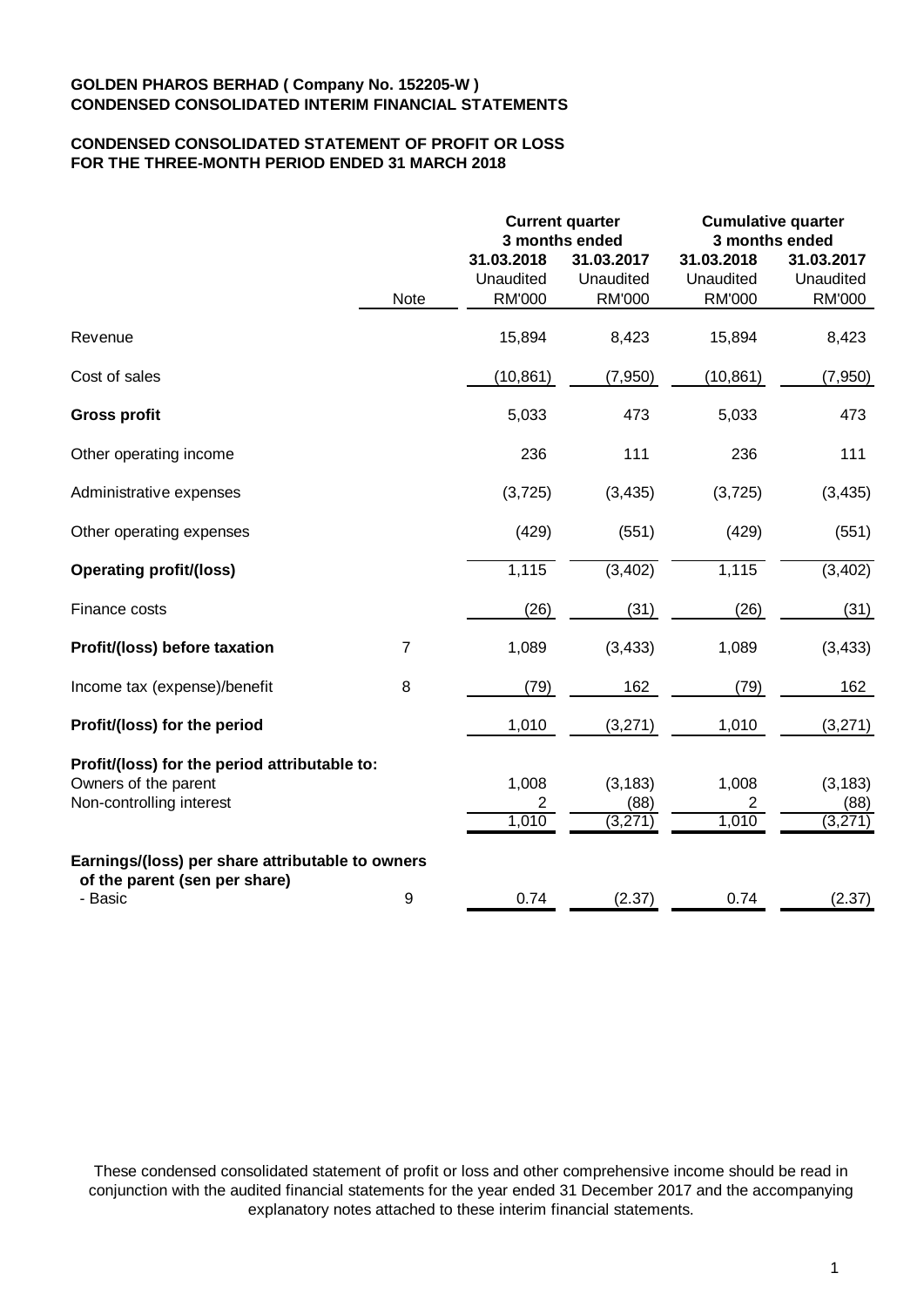# **CONDENSED CONSOLIDATED STATEMENT OF PROFIT OR LOSS AND OTHER COMPREHENSIVE INCOME FOR THE THREE-MONTH PERIOD ENDED 31 MARCH 2018 (CONTINUED)**

|                                                                                           |             | <b>Current quarter</b><br>3 months ended |                                          | <b>Cumulative quarter</b><br>3 months ended |                                   |
|-------------------------------------------------------------------------------------------|-------------|------------------------------------------|------------------------------------------|---------------------------------------------|-----------------------------------|
|                                                                                           | <b>Note</b> | 31.03.2018<br>Unaudited<br><b>RM'000</b> | 31.03.2017<br>Unaudited<br><b>RM'000</b> | 31.03.2018<br>Unaudited<br><b>RM'000</b>    | 31.03.2017<br>Unaudited<br>RM'000 |
| Profit/(loss) for the period                                                              |             | 1,010                                    | (3,271)                                  | 1,010                                       | (3,271)                           |
| Other comprehensive income                                                                |             |                                          |                                          |                                             |                                   |
| Other comprehensive income to be reclassified<br>to profit or loss in subsequent periods: |             |                                          |                                          |                                             |                                   |
| Net (loss)/gain on available-for-sale ("AFS")<br>financial assets:                        |             | (338)                                    | 6                                        | (338)                                       | 6                                 |
| Other comprehensive (loss)/gain for the<br>period, net of tax                             |             | (338)                                    | 6                                        | (338)                                       | 6                                 |
| Total comprehensive income/(loss) for the period,<br>net of tax                           |             | 672                                      | (3, 265)                                 | 672                                         | (3,265)                           |
| Total comprehensive income/(loss) for the period,<br>net of tax attributable to:          |             |                                          |                                          |                                             |                                   |
| Owners of the parent                                                                      |             | 670                                      | (3, 177)                                 | 670                                         | (3, 177)                          |
| Non-controlling interest                                                                  |             | 2                                        | (88)                                     | 2                                           | (88)                              |
|                                                                                           |             | 672                                      | (3, 265)                                 | 672                                         | (3, 265)                          |

These condensed consolidated statement of profit or loss and other comprehensive income should be read in conjunction with the audited financial statements for the year ended 31 December 2017 and the accompanying explanatory notes attached to these interim financial statements.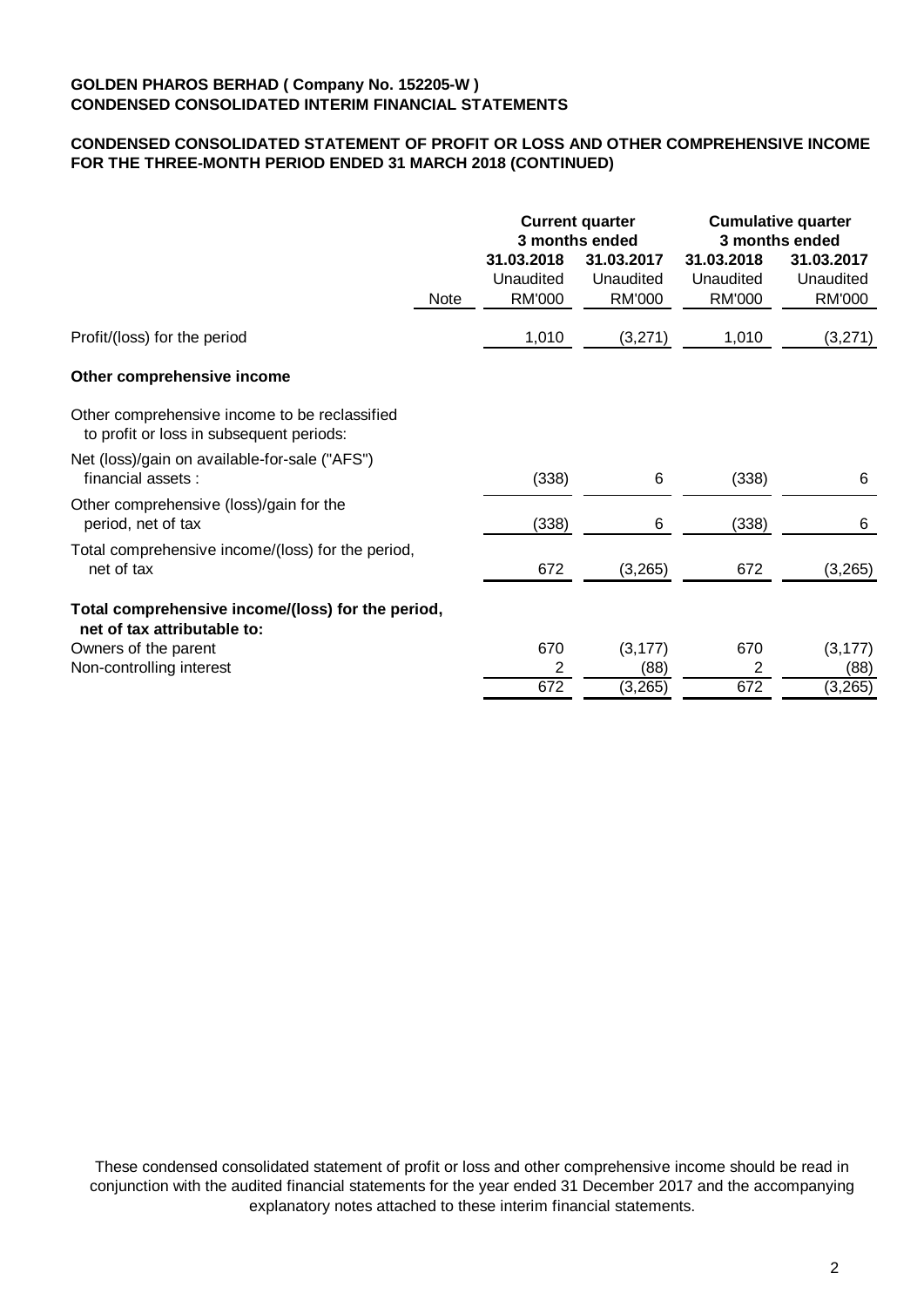# **CONDENSED CONSOLIDATED STATEMENT OF FINANCIAL POSITION AS AT 31 MARCH 2018**

|                                              |      | 31.03.2018    | 31.12.2017    |
|----------------------------------------------|------|---------------|---------------|
|                                              |      | Unaudited     | Audited       |
|                                              | Note | <b>RM'000</b> | <b>RM'000</b> |
| <b>Assets</b>                                |      |               |               |
| <b>Non-current assets</b>                    |      |               |               |
| Property, plant and equipment                | 10   | 51,364        | 52,687        |
| Investment properties                        |      | 12,337        | 12,395        |
| Goodwill                                     | 11   |               |               |
| Investment in associates                     |      | 2,198         | 2,198         |
| Deferred tax assets                          |      | 1,084         | 789           |
| Investment securities                        | 12   | 2,097         | 2,434         |
|                                              |      | 69,080        | 70,503        |
| <b>Current assets</b>                        |      |               |               |
| Inventories                                  |      | 11,979        | 7,565         |
| Trade and other receivables                  |      | 22,141        | 20,019        |
| Tax recoverable                              |      | 1,792         | 2,121         |
| Cash and bank balances                       | 13   | 8,918         | 11,413        |
|                                              |      | 44,830        | 41,118        |
| <b>Total assets</b>                          |      | 113,910       | 111,621       |
| <b>Equity and liabilities</b>                |      |               |               |
| <b>Equity</b>                                |      |               |               |
| Share capital                                | 14   | 67,898        | 67,898        |
| Retained earnings                            |      | 29,012        | 28,004        |
| Other reserves                               |      | (20, 859)     | (20, 521)     |
| Equity attributable to owners of the parents |      | 76,051        | 75,381        |
| Non-controlling interest                     |      | 31            | 29            |
| <b>Total equity</b>                          |      | 76,082        | 75,410        |
| <b>Non-current liabilities</b>               |      |               |               |
| Retirement benefit obligations               |      | 8,507         | 8,906         |
| <b>Borrowings</b>                            | 15   | 684           | 797           |
|                                              |      | 9,191         | 9,703         |
| <b>Current liabilities</b>                   |      |               |               |
| Retirement benefit obligations               |      | 991           | 400           |
| Borrowings                                   | 15   | 617           | 837           |
| Trade and other payables                     |      | 27,029        | 25,271        |
|                                              |      | 28,637        | 26,508        |
| <b>Total liabilities</b>                     |      | 37,828        | 36,211        |
| <b>Total equity and liabilities</b>          |      | 113,910       | 111,621       |
| Net assets per share attributable to         |      |               |               |
| owners of the parent ("RM")                  |      | 0.57          | 0.56          |
|                                              |      |               |               |

These condensed consolidated statement of financial position should be read in conjunction with the audited financial statements for the year ended 31 December 2017 and the accompanying explanatory notes attached to these interim financial statements.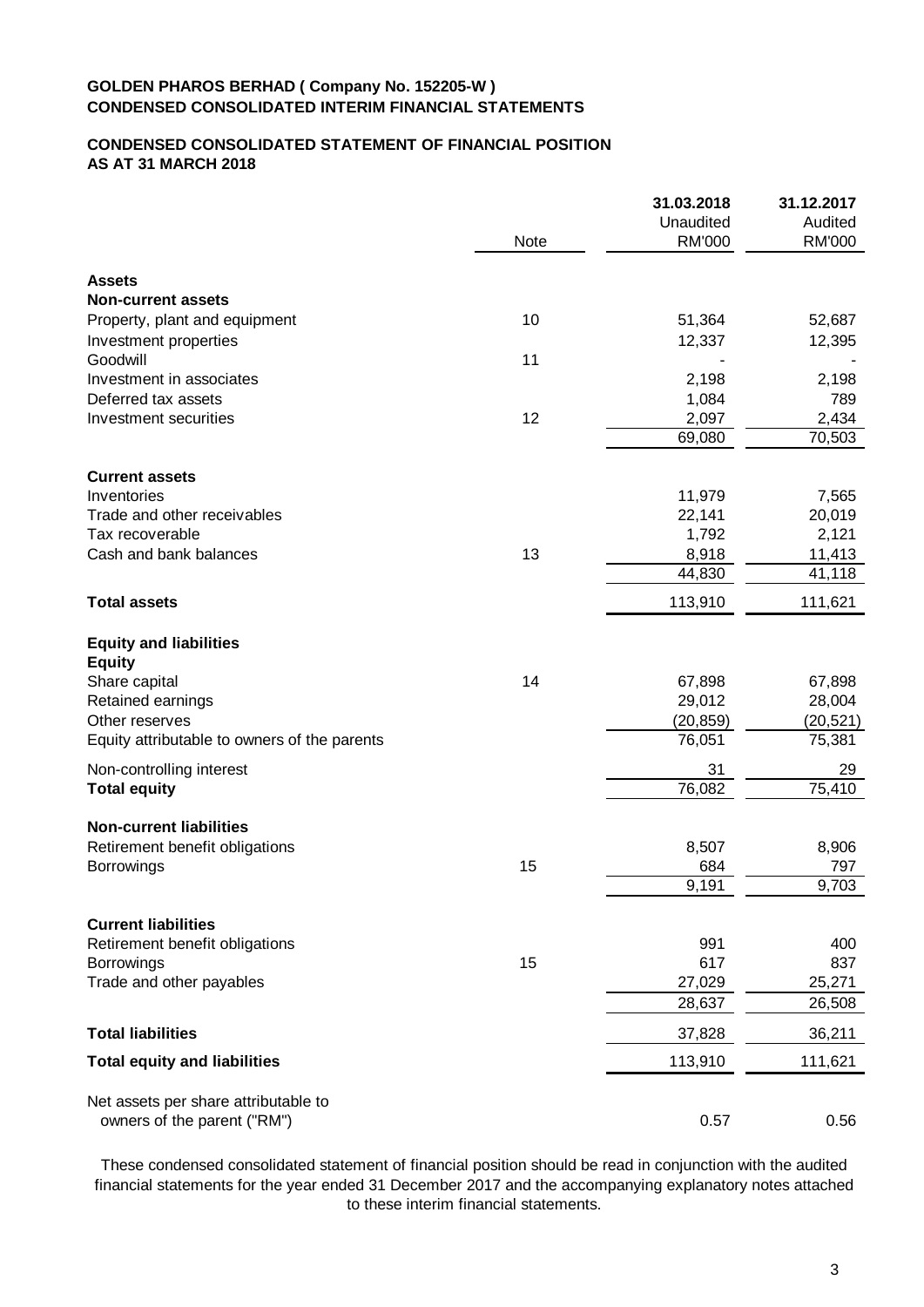#### **CONDENSED CONSOLIDATED STATEMENT OF CHANGES IN EQUITY FOR THE THREE-MONTH PERIOD ENDED 31 MARCH 2018**

|                                                                               |                                   | Attributable to owners of the parent     |                                                       |                                              |                                               |                                                                  |                                                              |                                                  |
|-------------------------------------------------------------------------------|-----------------------------------|------------------------------------------|-------------------------------------------------------|----------------------------------------------|-----------------------------------------------|------------------------------------------------------------------|--------------------------------------------------------------|--------------------------------------------------|
|                                                                               |                                   |                                          | <b>Non-distributal Distributable</b>                  |                                              | Non-distributable                             |                                                                  |                                                              |                                                  |
|                                                                               | Equity,<br>total<br><b>RM'000</b> | <b>Share</b><br>capital<br><b>RM'000</b> | <b>Total</b><br>retained<br>earnings<br><b>RM'000</b> | Other<br>reserves.<br>total<br><b>RM'000</b> | <b>Fair value</b><br>reserve<br><b>RM'000</b> | <b>Equity</b><br>contribution<br>from<br>owners<br><b>RM'000</b> | <b>Reserve</b><br>arising<br>from<br>merger<br><b>RM'000</b> | Non-<br>controlling<br>interest<br><b>RM'000</b> |
| Opening balance at 1 January 2018                                             |                                   |                                          |                                                       |                                              |                                               |                                                                  |                                                              |                                                  |
| - As previously stated<br>- Effect of changes in accounting policies (Note 3) | 74,425<br>985                     | 67,898                                   | 27,019<br>985                                         | (20, 521)                                    | 935                                           | 1,262                                                            | (22, 718)                                                    | 29                                               |
| As at 1 January 2018, as restated                                             | 75,410                            | 67,898                                   | 28,004                                                | (20, 521)                                    | 935                                           | 1,262                                                            | (22, 718)                                                    | 29                                               |
| Profit for the period<br>Other comprehensive loss                             | 1,010                             |                                          | 1,008                                                 |                                              |                                               |                                                                  |                                                              | $\overline{2}$                                   |
| - Fair value adjustment reserve                                               | (338)                             |                                          |                                                       | (338)                                        | (338)                                         |                                                                  |                                                              |                                                  |
| Total comprehensive income/(loss)                                             | 672                               | $\overline{\phantom{0}}$                 | 1.008                                                 | (338)                                        | (338)                                         | $\blacksquare$                                                   |                                                              | $\overline{2}$                                   |
| Closing balance at 31 March 2018                                              | 76.082                            | 67,898                                   | 29,012                                                | (20, 859)                                    | 597                                           | 1,262                                                            | (22, 718)                                                    | 31                                               |
| Opening balance at 1 January 2017                                             |                                   |                                          |                                                       |                                              |                                               |                                                                  |                                                              |                                                  |
| - As previously stated                                                        | 74,888                            | 67,898                                   | 26,503                                                | (19, 951)                                    | 1,505                                         | 1,262                                                            | (22, 718)                                                    | 438                                              |
| - Effect of changes in accounting policies (Note 3)                           | 1,025                             |                                          | 1,025                                                 |                                              |                                               |                                                                  |                                                              |                                                  |
| As at 1 January 2017, as restated                                             | 75,913                            | 67,898                                   | 27,528                                                | (19, 951)                                    | 1,505                                         | 1,262                                                            | (22, 718)                                                    | 438                                              |
| Loss for the period<br>Other comprehensive income                             | (3,271)                           |                                          | (3, 183)                                              |                                              |                                               |                                                                  |                                                              | (88)                                             |
| - Fair value adjustment reserve                                               | 6                                 |                                          |                                                       | 6                                            | 6                                             |                                                                  |                                                              |                                                  |
| Total comprehensive (loss)/income                                             | (3,265)                           |                                          | (3, 183)                                              | 6                                            | 6                                             | $\blacksquare$                                                   |                                                              | (88)                                             |
| Closing balance at 31 March 2017                                              | 72,648                            | 67,898                                   | 24,345                                                | (19, 945)                                    | 1,511                                         | 1,262                                                            | (22, 718)                                                    | 350                                              |

These condensed consolidated statement of changes in equity should be read in conjunction with the audited financial statements for the year ended 31 December 2017 and the accompanying explanatory notes attached to these interim financial statements.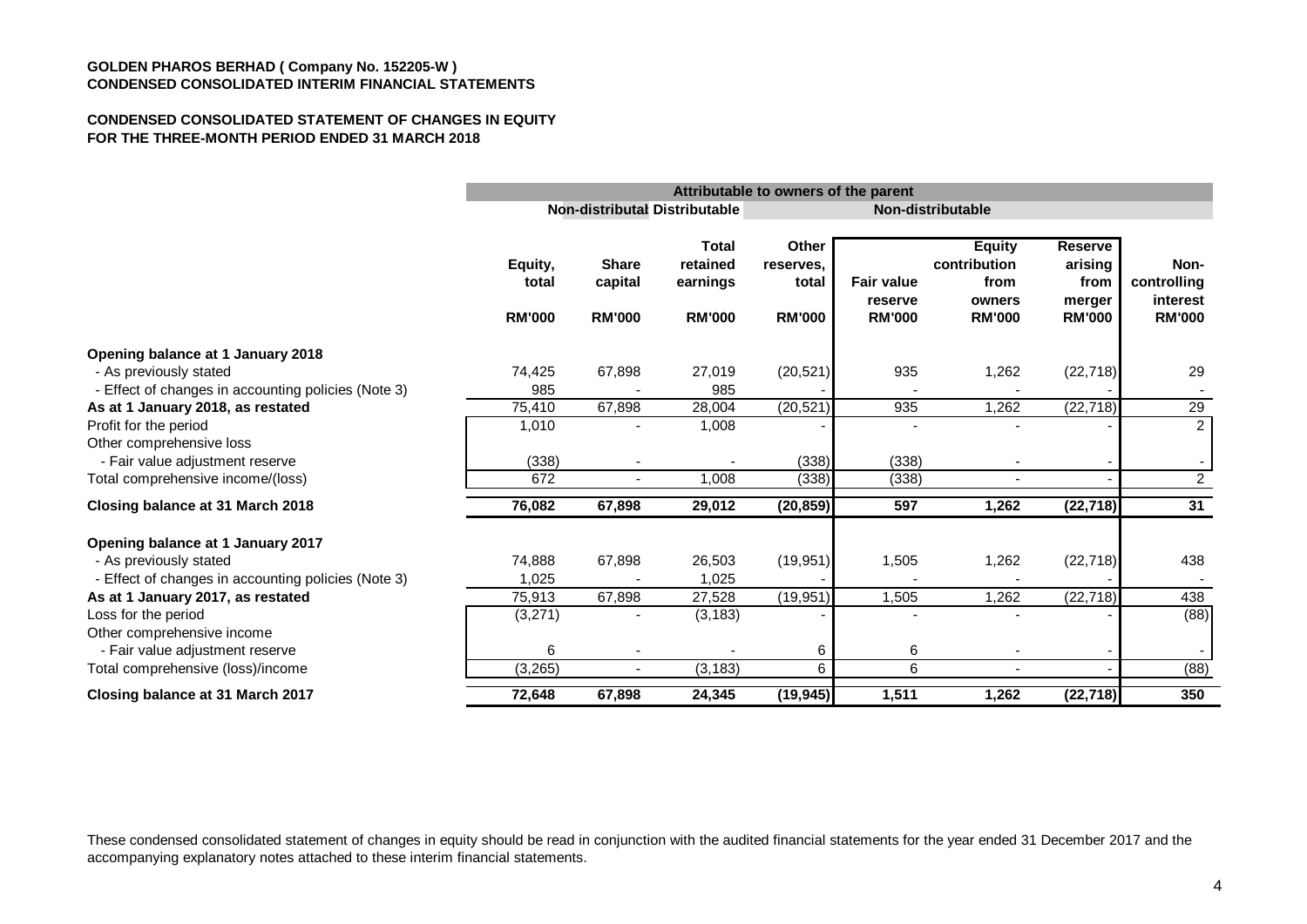#### **CONDENSED CONSOLIDATED STATEMENT OF CASH FLOWS FOR THE THREE-MONTH PERIOD ENDED 31 MARCH 2018**

|                                                         |                | 3 months ended                           |                                   |
|---------------------------------------------------------|----------------|------------------------------------------|-----------------------------------|
|                                                         | <b>Note</b>    | 31.03.2018<br>Unaudited<br><b>RM'000</b> | 31.03.2017<br>Unaudited<br>RM'000 |
|                                                         |                |                                          |                                   |
| <b>Operating activities</b>                             |                |                                          |                                   |
| Profit/(loss) before tax                                |                | 1,089                                    | (3, 433)                          |
| Adjustments for:                                        |                |                                          |                                   |
| Interest income                                         | $\overline{7}$ | (30)                                     | (30)                              |
| Interest expenses                                       | 7              | 26                                       | 31                                |
| Gain on disposal of property, plant and equipment       | 7              |                                          | (23)                              |
| Depreciation of property, plant and equipment           | 7              | 951                                      | 914                               |
| Depreciation of investment properties                   | 7              | 58                                       | 58                                |
| Property, plant and equipment written off               | 7              | 85                                       |                                   |
| (Reversal)/provision of expected credit loss allowance  | 7              | (2)                                      | 10                                |
| Provision for retirement benefits                       | 7              | 265                                      | 229                               |
| Provision/(reversal) for short-term accumulating        |                |                                          |                                   |
| compensated absences                                    | $\overline{7}$ | 6                                        | (18)                              |
| Total adjustments                                       |                | 1,359                                    | 1,171                             |
| Operating cash flows before changes in working capital  |                | 2,448                                    | (2, 262)                          |
| Changes in working capital                              |                |                                          |                                   |
| Increase in inventory                                   |                | (4, 410)                                 | (3,791)                           |
| Increase in trade and other receivables                 |                | (1,219)                                  | (1,662)                           |
| Increase in trade and other payables                    |                | 1,795                                    | 1,751                             |
| Total changes in working capital                        |                | (3,834)                                  | (3,702)                           |
|                                                         |                |                                          |                                   |
| Interest paid                                           |                | (26)                                     | (31)                              |
| Income taxes paid                                       |                | (117)                                    | (193)                             |
| Retirement benefits paid                                |                | (74)                                     | (13)                              |
| Total changes in working capital                        |                | (217)                                    | (237)                             |
| Net cash flows used in operating activities             |                | (1,603)                                  | (6, 201)                          |
| <b>Investing activities</b>                             |                |                                          |                                   |
| Purchase of property, plant and equipment               | 10             | (558)                                    | (227)                             |
| Proceeds from disposal of property, plant and equipment |                |                                          | 23                                |
| Placement of deposit with licensed bank                 |                | (2,500)                                  | (20)                              |
| Interest received                                       |                | 30                                       | 30                                |
| Net cash flows used in investing activities             |                | (3,028)                                  | (194)                             |
| <b>Financing activities</b>                             |                |                                          |                                   |
| Drawdown from borrowings                                |                | 202                                      | 206                               |
| Repayment of borrowings                                 |                | (566)                                    | (361)                             |
| Net cash flows used in financing activities             |                | (364)                                    | (155)                             |
| Net decrease in cash and cash equivalents               |                | (4,995)                                  | (6, 550)                          |
| Cash and cash equivalents at 1 January                  |                | 10,361                                   | 9,608                             |
| Cash and cash equivalents at 31 December                |                | 5,366                                    | 3,058                             |

These condensed consolidated statement of cash flows should be read in conjunction with the audited financial statements for the year ended 31 December 2017 and the accompanying explanatory notes attached to these interim financial statements.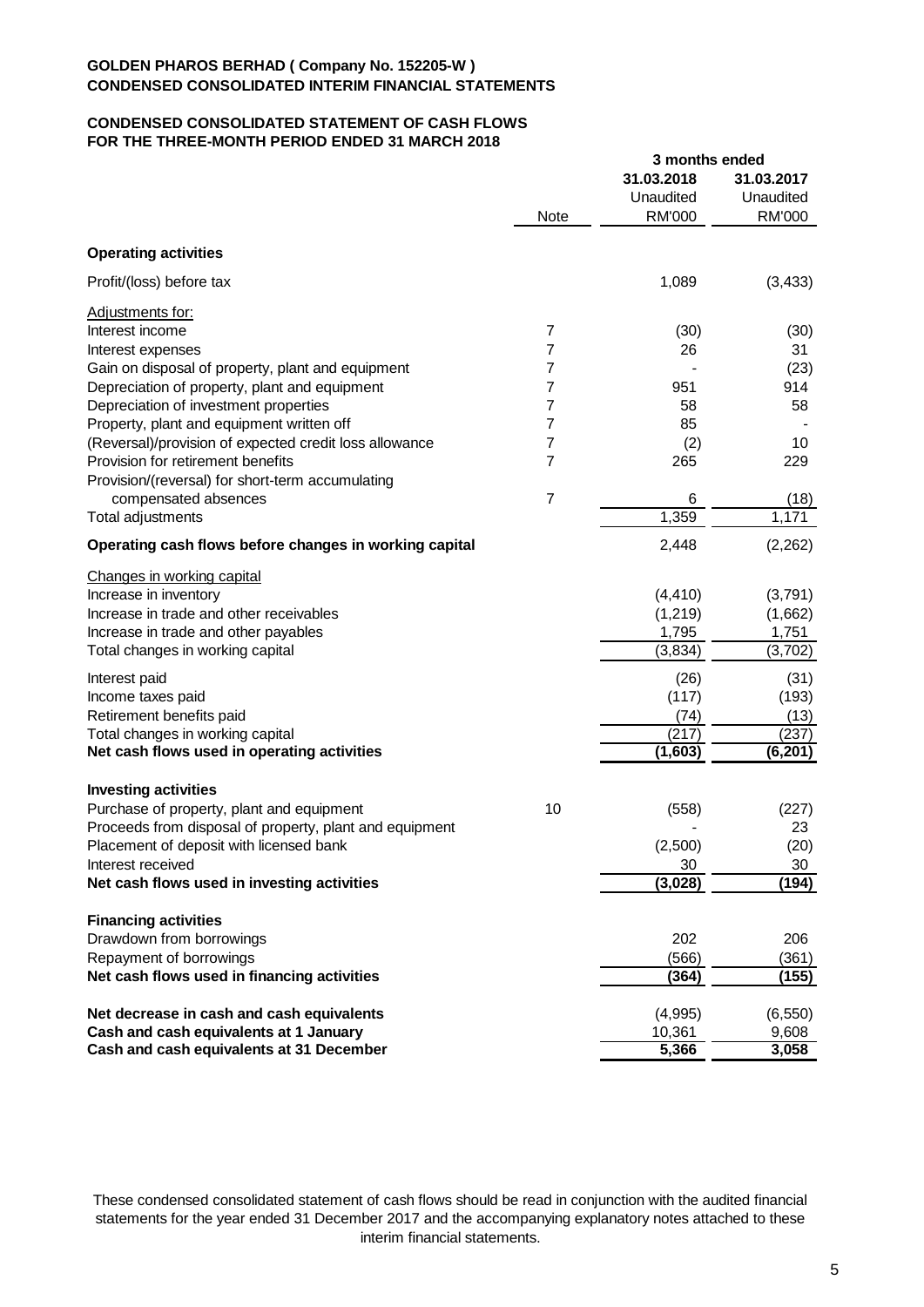## **1. Corporate information**

Golden Pharos Berhad is a public limited liability company incorporated and domiciled in Malaysia, and is listed on Bursa Malaysia Securities Berhad.

## **2. Basis of preparation**

The condensed financial statements are unaudited and have been prepared in accordance with IAS 34, MFRS 134, *Interim Financial Reporting* and paragraph 9.22 of Bursa Malaysia Securities Berhad's Main Market Listing Requirements. They should also be read in conjunction with the financial statements of the Group for the year ended 31 December 2017 and the accompanying notes attached to the unaudited condensed consolidated financial statements.

## **3. Significant accounting policies**

The significant accounting policies adopted are consistent with those of the audited financial statements for the year ended 31 December 2017, except for the adoption of the following new and amended MFRSs and IC Interpretation which are applicable to its financial statements and are relevant to its operations:-

On 1 January 2018, the Group adopted the following new and amended MFRSs and IC Interpretation mandatory for annual periods beginning on or after 1 January 2018:

| <b>Description</b>                                                           | <b>Effective for</b><br>annual<br>periods<br>beginning on<br>or after |
|------------------------------------------------------------------------------|-----------------------------------------------------------------------|
| MFRS 2 Classification and Measurement of Share-based Payment                 | 1 January 2018                                                        |
| Transactions (Amendments to MFRS 2)                                          | 1 January 2018                                                        |
| <b>MFRS 9 Financial Instruments</b>                                          | 1 January 2018                                                        |
| MFRS 15 Revenue from Contracts with Customers                                | 1 January 2018                                                        |
| MFRS 140 Transfer of Investment Property (Amendments to MFRS 140)            | 1 January 2018                                                        |
| Annual Improvement to MFRS Standards 2014-2016 Cycle                         | 1 January 2018                                                        |
| IC Interpretation 22 Foreign Currency Transactions and Advance Consideration | 1 January 2018                                                        |

The initial application of the abovementioned standards and interpretations did not have any material impact to the financial statements of the Group except as discussed in below"

## **MFRS 9 Financial Instrument**

The Group has adopted MFRS 9 which is become effective for annual periods beginning on or after 1 January 2018. Retrospective application is required, but comparative information is not compulsory.

The key changes to the Group's accounting policies resulting from its adoption of MFRS 9 are summarised below.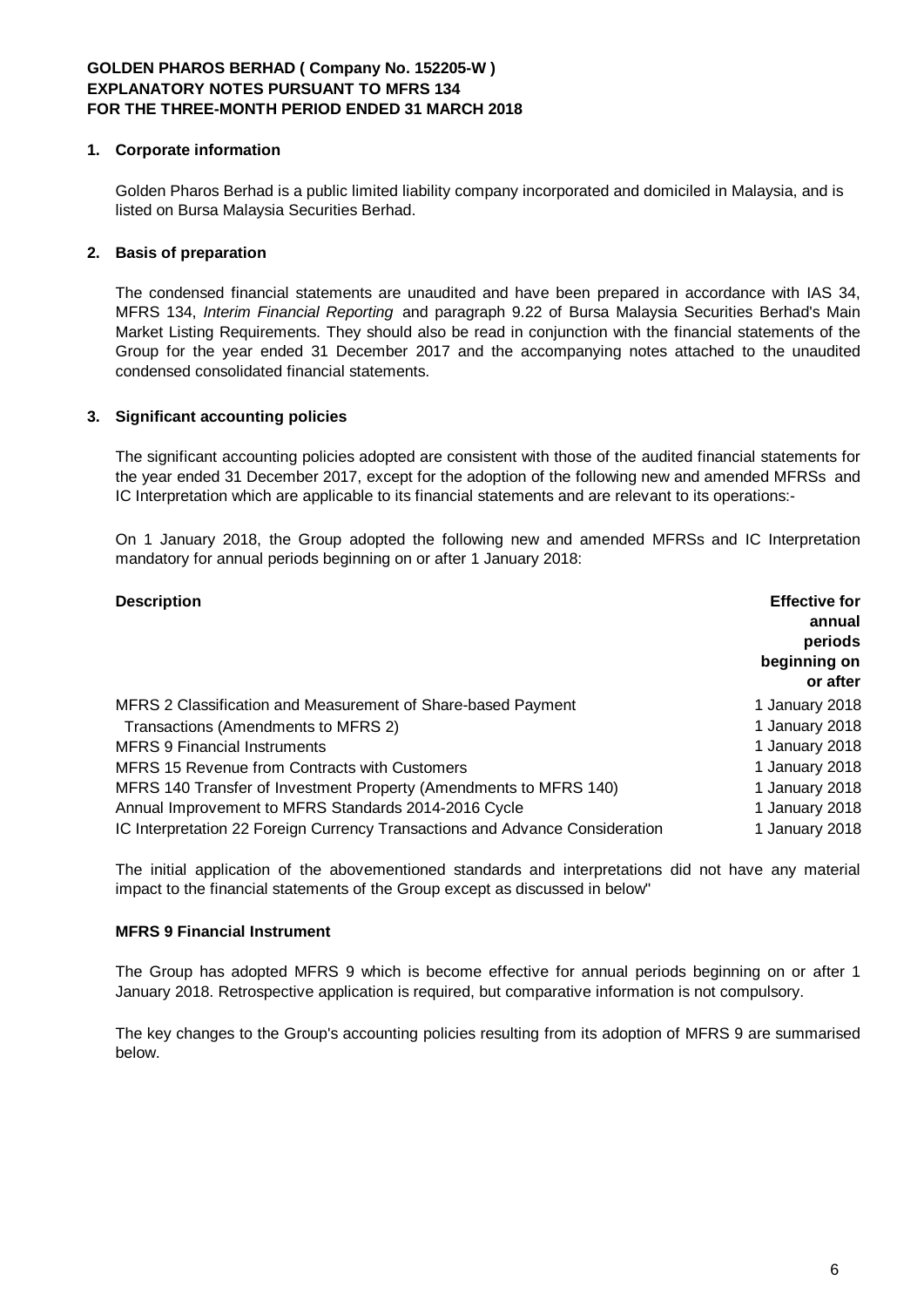## **3. Significant accounting policies (continued)**

## **MFRS 9 Financial Instrument (continued)**

### *(i) Classification of financial assets and financial liabilities*

MFRS 9 contains a new classification and measurement approach for financial assets that reflects the business model in which the assets are managed and their cash flow characteristic.

MFRS 9 contains three (3) principal classification categories for financial assets:

- Amortised Cost ("AC")
- Fair Value through Other Comprehensive Income ("FVOCI"), and
- Fair Value through Profit or Loss ("FVTPL")

The standard eliminates the existing MFRS 139 categories of Held-to-Maturity ("HTML"), Loans and Receivables ("L&R") and Available-for-Sale ("AFS").

MFRS 9 largely retains the existing requirement in MFRS 139 for the classification of financial liabilities. However, under MFRS 139 all fair value changes of liabilities designated as FVTPL are recognised in profit or loss, whereas under MFRS 9 these fair value changes are generally presented as follows:

- the amount of change in the fair value that is attributable to changes in the credit risk of the liability is presented in Other Comprehensive Income; and
- the remaining amount of change in the fair value is presented in profit or loss.

The Group have classified their financial liabilities as other financial liabilities, and therefore, the application of MFRS 9 will not have significant impact on the Group's financial liabilities.

## *(ii) Impairment of financial assets*

MFRS 9 replaces the "incurred loss" loss model in MFRS 139 with a forward-looking "expected credit loss" ("ECL") model. This requires considerable judgement about how changes in economic factors affect ECLs, which is determined on a probability-weighted basis. Under MFRS 9, credit losses are recognised earlier than under MFRS 139.

The new impairment model is applied to financial assets measured at AC or FVOCI, except for investment in equity instruments.

Under MFRS 9, loss allowances will be measured on either of the following bases:

- *12-month ECLs:* these are ECLs that result from possible default events within the 12 months after the reporting date; and
- *Lifetime ECLs* : These are ECLs that result from all possible default events over the expected life of a financial instrument.

Lifetime ECL measurement applies if the credit risk of a financial asset at the reporting date has increased significantly since initial recognition and 12-month ECL measurement applies if it has not increased significantly. An entity may determine that a financial asset's credit risk has not increased significantly if the asset has low credit risk at the reporting date.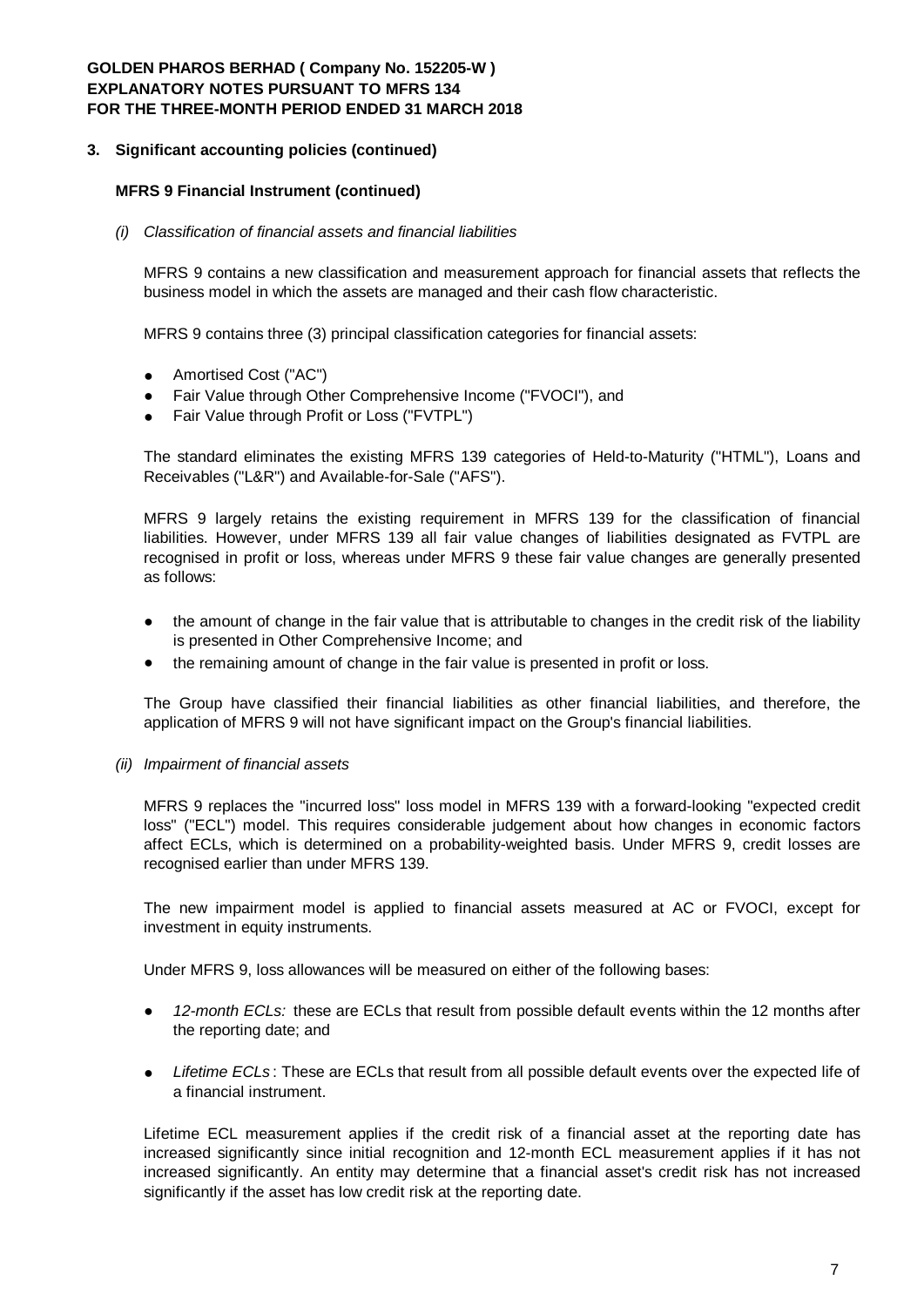### **3. Significant accounting policies (continued)**

#### **MFRS 9 Financial Instrument (continued)**

- *(iii) Effect upon adoption of MFRS 9*
	- (a) Investment in equity instruments.

Quoted equity shares with a fair value of RM935,000 currently held as available-for-sale. On the adoption of MFRS 9, the Group has elected to designate this investment that are held for long-term strategic purpose to be measured at FVOCI. For the unquoted investment in equity instruments, the Group will apply the option to present fair value changes in OCI, and therefore, the application of MFRS 9 will not have significant impact.

Consequently, all fair value gains and losses were reported in other comprehensive income, no impairment losses were recognised in profit or loss and no gains or losses will be reclassified to profit or loss on disposal for these financial assets.

(b) Trade receivables

The Group has assessed and considered trade receivables as financial asset at AC subject to MFRS 9's new expected credit loss model. The Group applies the simplified approach to provide for expected credit losses prescribed by MFRS 9, which permit the use of the lifetime expected loss provision for all trade receivables.

In the prior year, the impairment of trade receivables was assessed based on the incurred loss model. Individual receivables which were known to be uncollectable were written off by reducing the carrying amount directly.

Under new expected loss model, the impairment are based on shared credit characteristic, whereby the expected loss is recognised immediately on the first day even loss event not yet occur. The expected loss rate is considered based on past experience of collecting payments, current market condition and forward looking information.

The impact and movement in allowance account upon adoption of MFRS 9:

|                                            | 2018          |
|--------------------------------------------|---------------|
|                                            | <b>RM'000</b> |
| At 1 January                               | 11,927        |
| Effect on adoption of MFRS 9 recognised in |               |
| retained earnings                          | (985)         |
| Decrease in expected credit loss allowance |               |
| recognised in profit and loss              | (2)           |
| At 31 March                                | 10.940        |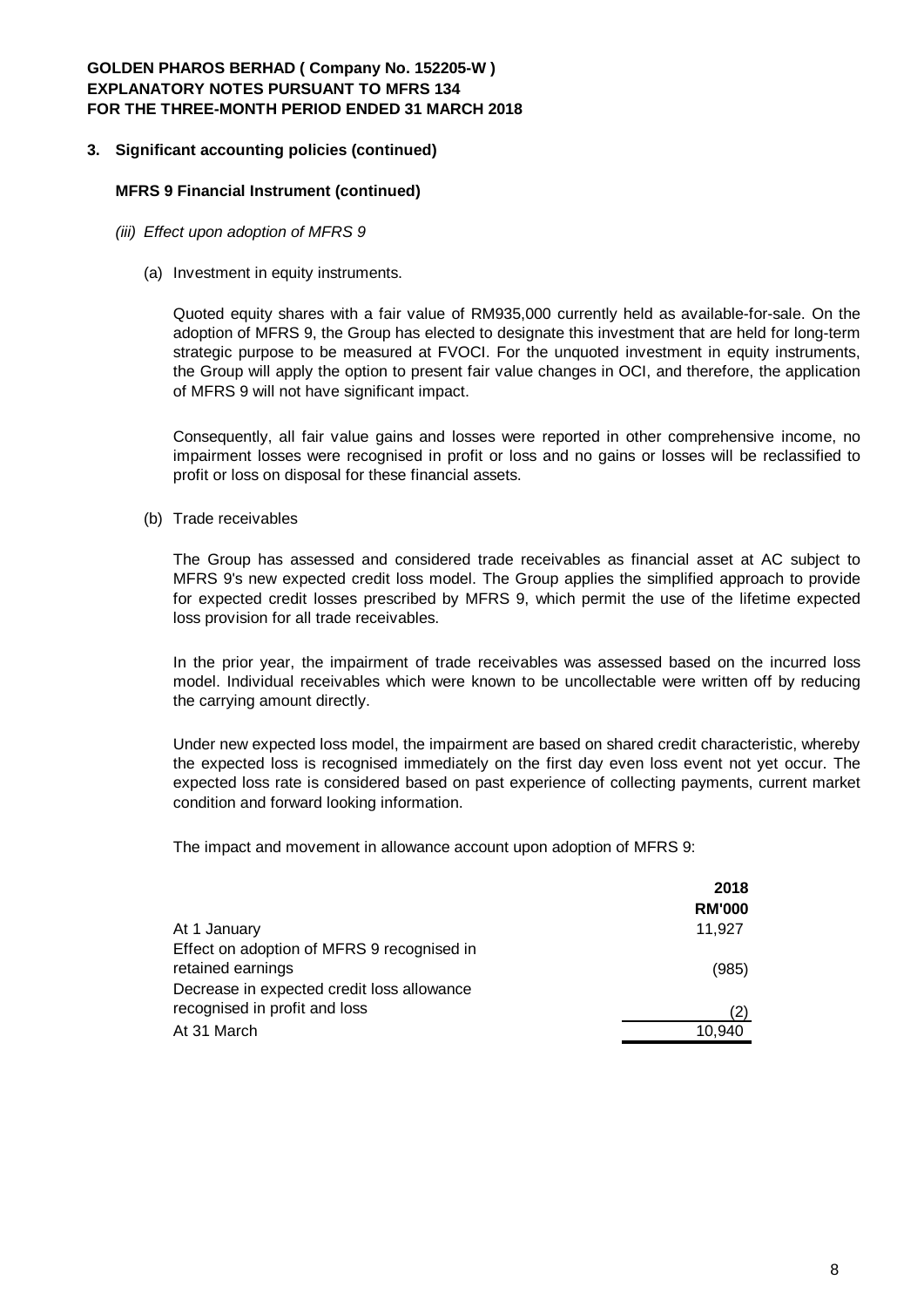## **3. Significant accounting policies (continued)**

### **MFRS 9 Financial Instrument (continued)**

#### *(iv) Effect on retained earnings*

The effect of transition to MFRS 9 on the opening retained earnings are as follow, there is no impact on other components of equity.

|                                                                                | Impact of<br>adopting MFRS<br>9 |
|--------------------------------------------------------------------------------|---------------------------------|
|                                                                                | As at 1.1.2018<br><b>RM'000</b> |
| <b>Retained earnings</b><br>Closing balance under MFRS 139 at 31 December 2017 | 27.019                          |
| Recognition of expected credit losses under MFRS 9                             | 985                             |
| Opening balance under MFRS 9 at 1 January 2018                                 | 28,004                          |

### **MFRS 15** *Revenue from Contracts with Customers*

MFRS 15 establishes a new five-step model that will apply to revenue arising from contracts with customers. MFRS 15 will supersede the current revenue recognition guidance including MFRS 118 *Revenue* , MFRS 111 *Construction Contracts* and the related interpretations when it becomes effective.

The core principle of MFRS 15 is that an entity should recognise revenue which depict the transfer of promised goods or services to customers in an amount that reflects the consideration to which the entity expects to be entitled in exchange for those goods or services.

Under MFRS 15, an entity recognises revenue when (or as) a performance obligation is satisfied, i.e when "control" of the goods or services underlying the particular performance obligation is transferred to the customer.

Upon adoption of MFRS 15, the Group recognises the revenue from contracts with customers when or as the Group transfers goods or services to a customer, measured at the amount to which the Group expects to be entitled, according to the term and condition stipulated in the contracts with customers. Depending on whether certain criteria are met, revenue is recognised over time, in a manner that depicts the Group's performance; or at a point in time, when control of the goods or services is transferred to the customers. The adoption of this new MFRS 15 have not resulted in any material impact on the financial statements of the Group.

## **4. Changes in estimates**

There were no significant changes in estimates that have had a material effect in the current interim results.

## **5. Seasonality of operations**

During the quarter under review, the Group's principal business operations were adversely affected by the seasonal or cyclical factors such as rainy season.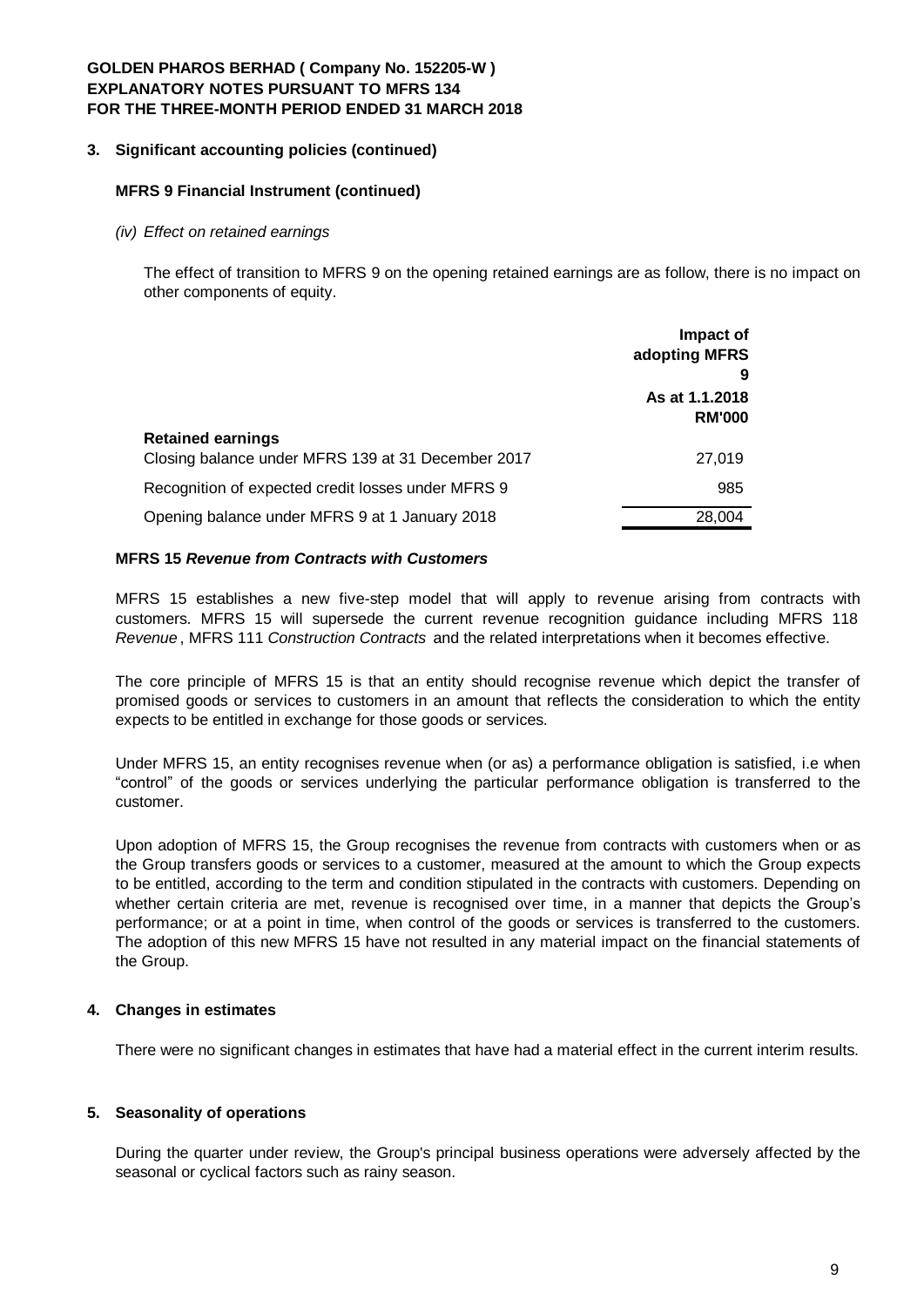## **6. Segment information**

The Group is organised into business units based on their products and services, and has three operating segments as follows:

- (i) Harvesting, sawmilling, kiln drying of timber and sales of rights to log.
- (ii) Manufacturing manufacturing and trading of glass.
- (iii) Others including investment holding, rental of properties, marketing and trading of woodchips, none of which are of a sufficient size to be reported separately.

There has been no material change in total assets and no differences in the basis of segmentation or in the basis of measurement of segment profit or loss as compared to the last annual financial statements.

|                                                    | Harvesting,<br>sawmilling and |               |               |                     |
|----------------------------------------------------|-------------------------------|---------------|---------------|---------------------|
|                                                    | kiln drying                   | Manufacturing | <b>Others</b> | <b>Consolidated</b> |
|                                                    | <b>RM'000</b>                 | <b>RM'000</b> | <b>RM'000</b> | <b>RM'000</b>       |
| <b>Results for 3 months ended</b><br>31 March 2018 |                               |               |               |                     |
| Operating revenue                                  | 9,535                         | 6,153         | 206           | 15,894              |
| Other operating income                             | 100                           | 43            | 93            | 236                 |
| <b>Expenses</b>                                    | (7, 940)                      | (5,936)       | (1, 165)      | (15, 041)           |
| Profit/(loss) before taxation                      | 1,695                         | 260           | (866)         | 1,089               |
| <b>Results for 3 months ended</b><br>31 March 2017 |                               |               |               |                     |
| Operating revenue                                  | 1,523                         | 6,596         | 304           | 8,423               |
| Other operating income                             | 51                            | 58            | 2             | 111                 |
| <b>Expenses</b>                                    | (4, 422)                      | (6, 344)      | (1,201)       | (11, 967)           |
| (Loss)/profit before taxation                      | (2,848)                       | 310           | (895)         | (3, 433)            |

## **7. Profit/(loss) before taxation**

Included in the profit/(loss) before taxation are the following items:

|                                           | <b>Current quarter</b><br>3 months ended |               | <b>Cumulative quarter</b><br>3 months ended |               |
|-------------------------------------------|------------------------------------------|---------------|---------------------------------------------|---------------|
|                                           | 31.03.2018<br>31.03.2017                 |               | 31.03.2018                                  | 31.03.2017    |
|                                           | RM'000                                   | <b>RM'000</b> | <b>RM'000</b>                               | <b>RM'000</b> |
|                                           |                                          |               |                                             |               |
| Interest income                           | (30)                                     | (30)          | (30)                                        | (30)          |
| Interest expenses                         | 26                                       | 31            | 26                                          | 31            |
| Depreciation of property, plant and       |                                          |               |                                             |               |
| equipment                                 | 951                                      | 914           | 951                                         | 914           |
| Depreciation of investment properties     | 58                                       | 58            | 58                                          | 58            |
| Gain on disposal of property, plant and   |                                          |               |                                             |               |
| equipment                                 |                                          | (23)          |                                             | (23)          |
| Property, plant and equipment written off | 85                                       |               | 85                                          |               |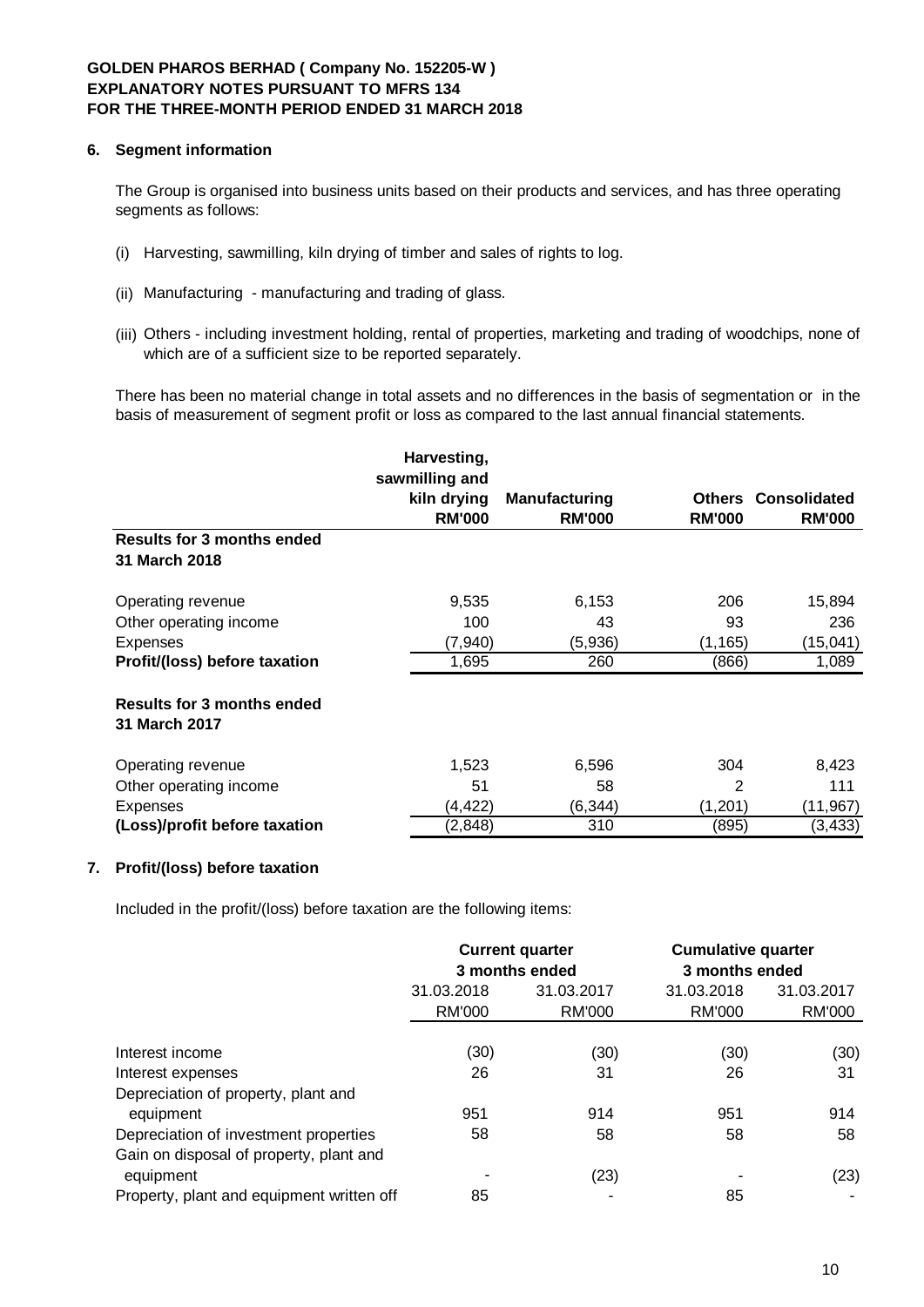# **7. Profit/(loss) before taxation (continued)**

|                                                                          | <b>Current quarter</b><br>3 months ended |        | <b>Cumulative quarter</b><br>3 months ended |            |
|--------------------------------------------------------------------------|------------------------------------------|--------|---------------------------------------------|------------|
|                                                                          | 31.03.2018<br>31.03.2017                 |        | 31.03.2018                                  | 31.03.2017 |
|                                                                          | RM'000                                   | RM'000 | RM'000                                      | RM'000     |
| (Reversal)/provision of expected credit<br>loss allowance                | (2)                                      | 10     | (2)                                         | 10         |
| Provision/(reversal) for short-term<br>accumulating compensated absences | 6                                        | (18)   | 6                                           | (18)       |
| Provision for retirement benefits                                        | 265                                      | 229    | 265                                         | 229        |

# **8. Income tax expense/(benefit)**

|                                   | <b>Current quarter</b><br>3 months ended |               | <b>Cumulative quarter</b><br>3 months ended |            |
|-----------------------------------|------------------------------------------|---------------|---------------------------------------------|------------|
|                                   | 31.03.2018<br>31.03.2017                 |               | 31.03.2018                                  | 31.03.2017 |
|                                   | RM'000                                   | <b>RM'000</b> | RM'000                                      | RM'000     |
| Current income tax                | 295                                      | 12            | 295                                         | 12         |
| Deferred income tax               | (214)                                    | (174)         | (214)                                       | (174)      |
| Over provision of deferred tax in |                                          |               |                                             |            |
| respect of previous years         | (2)                                      |               | (2)                                         |            |
|                                   | 79                                       | (162)         | 79                                          | (162)      |
| Effective tax rate                | 7.3%                                     | 4.7%          | 7.3%                                        | 4.7%       |

Income tax expense is recognised in each interim period based on the best estimate of the weighted average annual income tax rate expected for the full financial year. For the current financial period under review, the Group's effective tax rate was lower than statutory tax rate due to reversal temporary differences.

# **9. Earnings/(loss) per share**

Basic earnings/(loss) per share amounts are calculated by dividing profit/(loss) for the period, net of tax, attributable to owners of the parent by the weighted average number of ordinary shares outstanding during the period.

|                                                                                                                        |          | <b>Current quarter</b><br>3 months ended |            | <b>Cumulative quarter</b><br>3 months ended |            |
|------------------------------------------------------------------------------------------------------------------------|----------|------------------------------------------|------------|---------------------------------------------|------------|
|                                                                                                                        |          | 31.03.2018                               | 31.03.2017 | 31.03.2018                                  | 31.03.2017 |
| Earnings/(loss) net of tax attributable to<br>owners of the parent used in the<br>computation of earnings<br>per share | (RM'000) | 1,008                                    | (3, 183)   | 1,008                                       | (3, 183)   |
| Weighted average number<br>of ordinary shares in issue                                                                 | 000)     | 134,547                                  | 134,547    | 134,547                                     | 134,547    |
| Basic earnings/(loss) per share                                                                                        | (sen)    | 0.74                                     | (2.37)     | 0.74                                        | (2.37)     |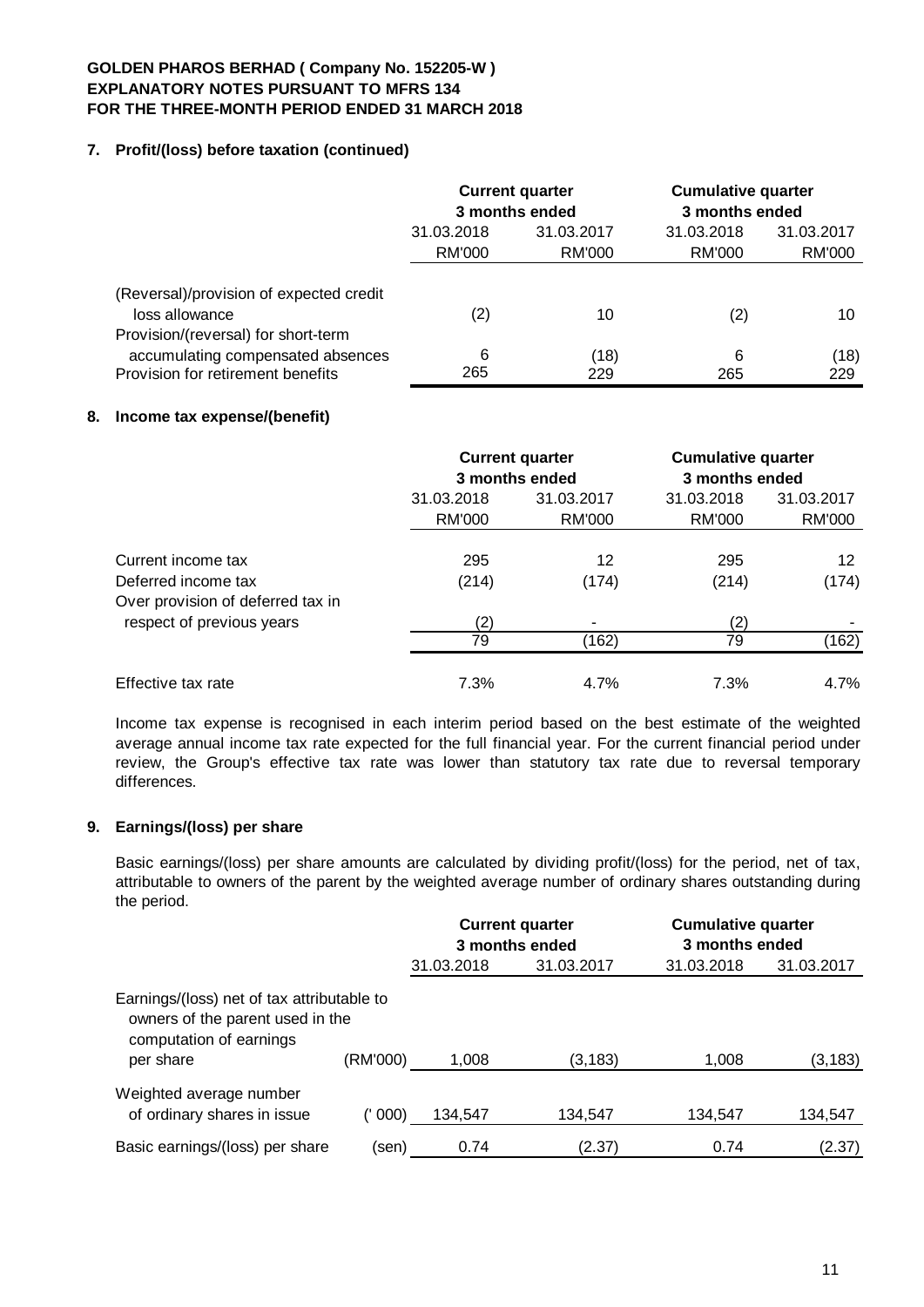## **10. Property, plant and equipment**

During the three-month period ended 31 March 2018, the Group has acquired property, plant and equipment at a cost of RM558,000 (31 March 2017: RM227,000). As at 31 March 2018, the total depreciation charged for the property, plant and equipment was RM951,000 (31 March 2017: RM914,000). Property, plant and equipment with a carrying amount of RM85,000 were written off by the Group during the three-month period ended 31 March 2018 (31 March 2017: RMNil). This has been included in other operating expenses in the statement of profit and loss and other comprehensive income.

# **11. Goodwill**

|                                                                                    | Goodwill<br>RM'000 |
|------------------------------------------------------------------------------------|--------------------|
| Cost:                                                                              |                    |
| At 1 January 2017/31 December 2017/31 March 2018                                   | 613                |
| <b>Accumulated impairment:</b><br>At 1 January 2017/31 December 2017/31 March 2018 | (613)              |
| Net carrying amount:<br>At 1 January 2017/31 December 2017/31 March 2018           |                    |

## **12. Fair value hierarchy**

The Group uses the following hierarchy for determining the fair value of all financial instruments carried at fair value:

- Level 1 Quoted (unadjusted) market prices in active markets for identical assets or liabilities
- Level 2 Valuation techniques for which the lowest level input that is significant to the fair value measurement is directly or indirectly observable
- Level 3 Valuation techniques for which the lowest level input that is significant to the fair value measurement is unobservable

As at the reporting date, the Group held the following financial assets that are measured at fair value:

|                                                                   | <b>Total</b><br><b>RM'000</b> | Level 1<br>RM'000 | Level 2<br><b>RM'000</b> | Level 3<br><b>RM'000</b> |
|-------------------------------------------------------------------|-------------------------------|-------------------|--------------------------|--------------------------|
| 31 March 2018                                                     |                               |                   |                          |                          |
| Fair value through other comprehensive<br>income financial assets |                               |                   |                          |                          |
| Equity shares                                                     | 2.097                         | 2.097             | ۰                        |                          |
| 31 December 2017<br>Available-for-sale financial assets           |                               |                   |                          |                          |
| Equity shares                                                     | 2.434                         | 2.434             |                          |                          |

No transfer between any levels of the fair value hierarchy took place during the current interim period and the comparative period. There were also no changes in the purpose of any financial assets that subsequently resulted in a different classification of that assets.

The Group does not hold credit enhancements or collateral to mitigate credit risk. The carrying amount of financial assets therefore represents the potential credit risk.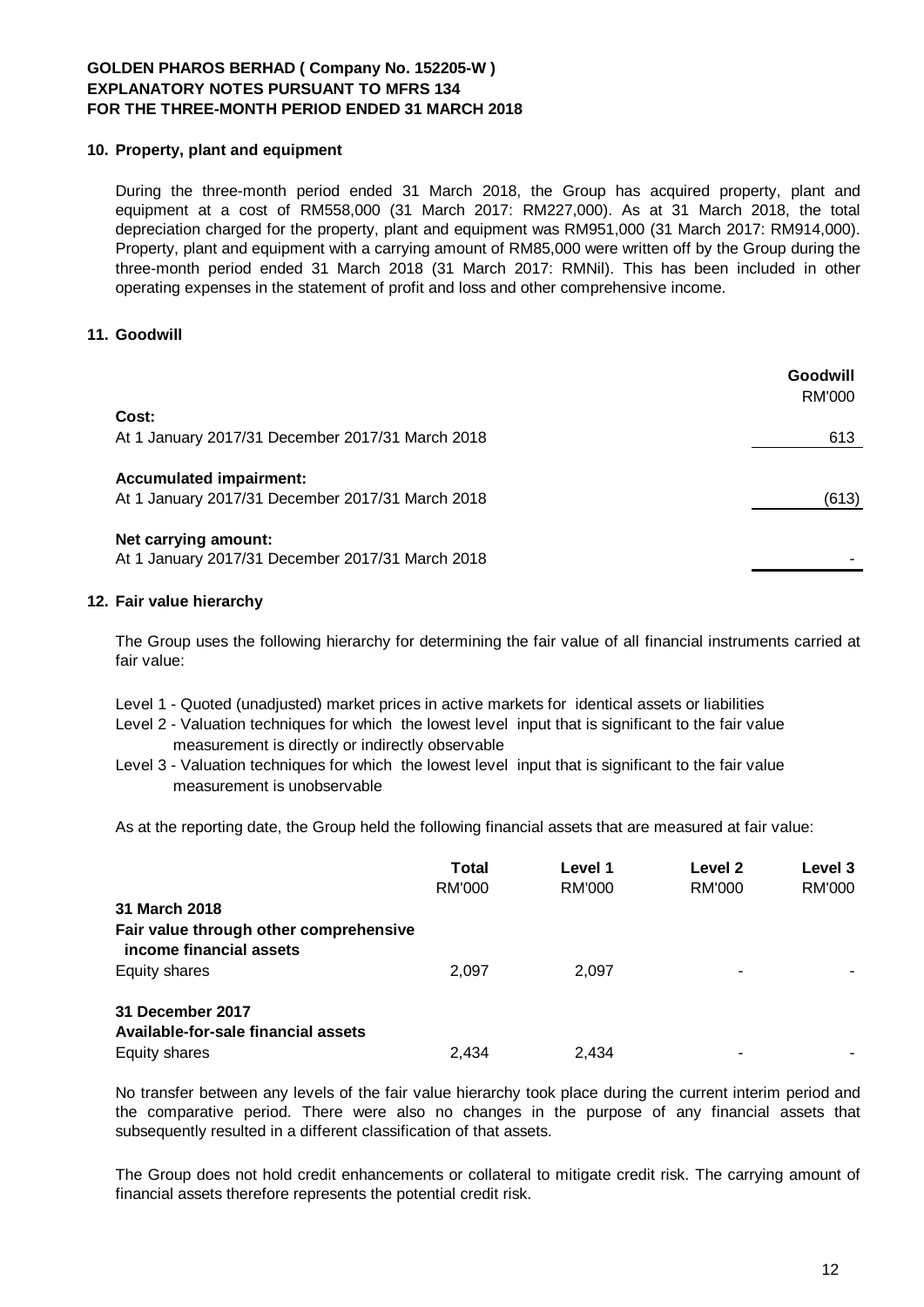# **13. Cash and bank balances**

Cash and bank balances comprised the following amounts:

|                                 | 31.03.2018 | 31.12.2017    |
|---------------------------------|------------|---------------|
|                                 | RM'000     | <b>RM'000</b> |
|                                 |            |               |
| Cash at banks and in hand       | 4.921      | 9,616         |
| Deposits in licensed banks      | 3,997      | 1,797         |
|                                 | 8.918      | 11,413        |
| Less:                           |            |               |
| Deposits in licensed banks      | (3, 552)   | (1,052)       |
| Total cash and cash equivalents | 5,366      | 10,361        |

## **14. Share capital**

There were no issuances, cancellation, repurchases, resale and repayments of debts and equity securities for the financial period ended 31 March 2018.

### **15. Borrowings**

|                    | 31.03.2018<br><b>RM'000</b> | 31.12.2017<br><b>RM'000</b> |
|--------------------|-----------------------------|-----------------------------|
| <b>Current</b>     |                             |                             |
| Secured            | 617                         | 837                         |
| <b>Non-current</b> |                             |                             |
| Secured            | 684                         | 797                         |
| Total borrowings   | 1,301                       | 1,634                       |

#### **16. Dividend**

There was no dividend declared by the Company during the financial period ended 31 March 2018 (31 March 2017: RMNil).

#### **17. Commitments**

|                                  | 31.03.2018<br>RM'000 | 31.12.2017<br>RM'000 |
|----------------------------------|----------------------|----------------------|
| <b>Capital expenditure</b>       |                      |                      |
| Approved and contracted for:     |                      |                      |
| Plant and machinery              | 546                  |                      |
| Approved but not contracted for: |                      |                      |
| Plant and machinery              | 4,462                | 5,008                |
| Motor vehicles                   | 193                  | 193                  |
|                                  | 5,201                | 5,201                |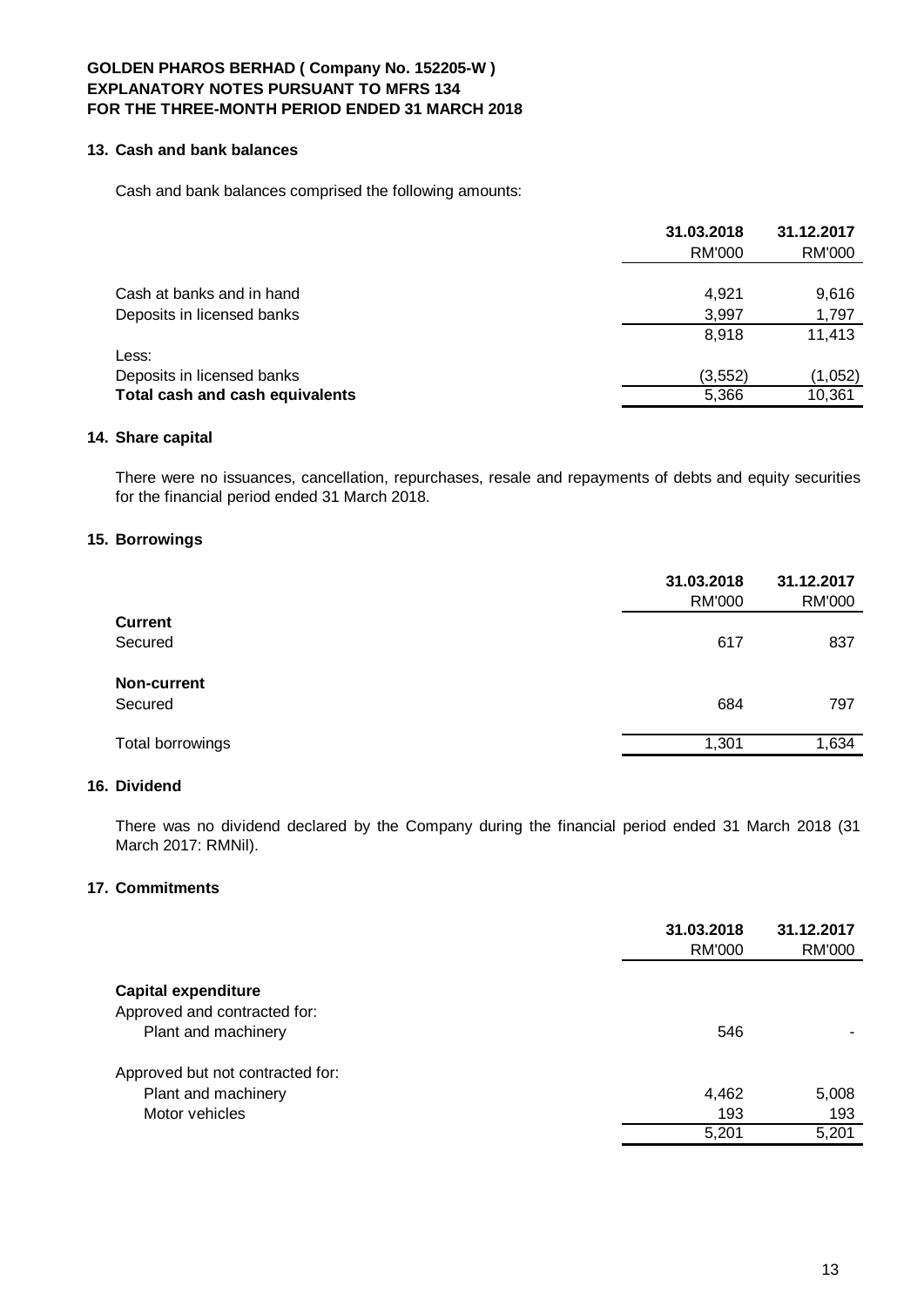## **18. Related party transactions**

The following table provides information on the transactions which have been entered into with related parties during the three-month periods ended 31 March 2018 and 31 March 2017 as well as the balances with the related parties as at 31 March 2018 and 31 December 2017:

|                                                                        |            | Loans<br>from related<br>parties<br>RM'000 | <b>Interest</b><br>on loans<br>from related<br>parties<br>RM'000 | <b>Amounts</b><br>owed to<br>related<br>parties<br><b>RM'000</b> |
|------------------------------------------------------------------------|------------|--------------------------------------------|------------------------------------------------------------------|------------------------------------------------------------------|
| Entities with significant influence over the Group:<br>Holding company |            |                                            |                                                                  |                                                                  |
| Terengganu Incorporated Sdn. Bhd. ("TISB")                             | 31.03.2018 |                                            |                                                                  | 15,267                                                           |
|                                                                        | 31.12.2017 |                                            | ۰                                                                | 15,267                                                           |
| A corporate shareholder                                                |            |                                            |                                                                  |                                                                  |
| Lembaga Tabung Amanah Warisan                                          | 31.03.2018 |                                            |                                                                  | 640                                                              |
| Negeri Terengganu ("LTAWNT")                                           | 31.12.2017 |                                            |                                                                  | 640                                                              |
|                                                                        |            |                                            |                                                                  |                                                                  |

# **19. Events after the reporting period**

There were no material events after reporting period during the current quarter.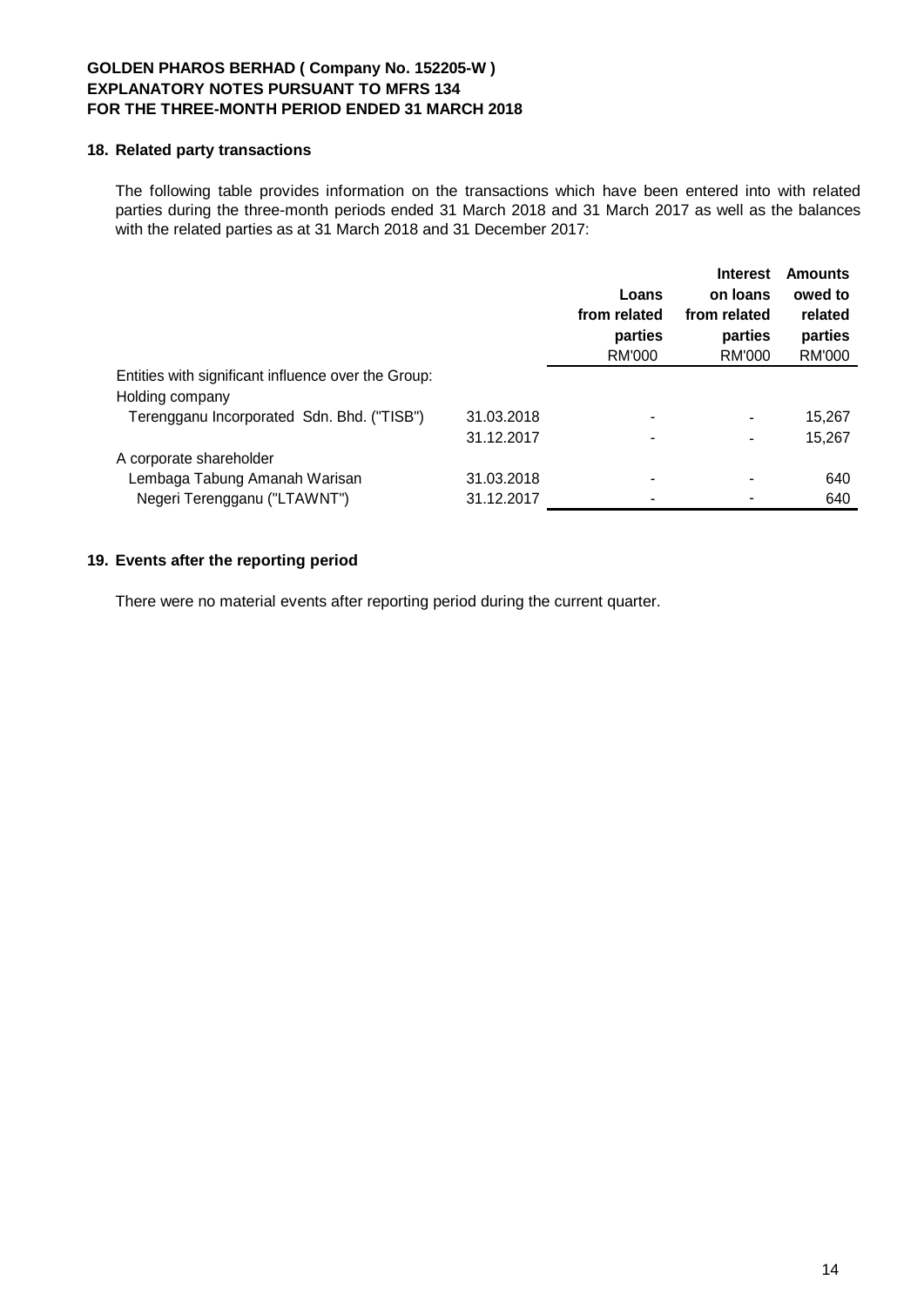### **20. Performance review**

### **(a) Current Quarter vs Corresponding Quarter of Previous Period (1Q18 vs 1Q17)**

The Group registered a revenue of RM15.89 million for the current quarter ended 31 March 2018, improved by 89% from RM8.42 million reported in the previous year's corresponding quarter. In terms of profitability, the Group posted a profit before taxation of RM1.09 million in the current quarter as compared with a loss before taxation of RM3.43 million in the previous year's corresponding quarter.

The improved result was primarily driven by the favourable performance of Group's harvesting, sawmilling and kiln-drying segment.

#### **Harvesting, sawmilling and kiln drying segment**

During the quarter under review, the harvesting, sawmilling and kiln drying segment reported a profit before taxation of RM1.70 million, 160% better than the loss before taxation of RM2.85 million in the previous year's corresponding quarter. The better result was in line with the notable increase in segment's revenue by 526% to RM9.54 million in the current quarter as compared to RM1.52 million reported in the previous corresponding quarter.

The remarkable results in segment's revenue and profit were contributed by higher sales achievement in sawntimber as a result of better logs extraction in the current quarter. For record, a total of 11,916 hoppus tonne logs were extracted during the period under review as compared with 5,346 hoppus tonne logs extracted during the same period in the previous year. In addition, the proceeds from forward sales of standing tree amounting to RM2.32 million were also contributed to the better results in the current quarter.

#### **Manufacturing segment**

The manufacturing segment, which is the glass division of the Group posted a profit before taxation of RM0.26 million in the first quarter of the year, 16% lower than the RM0.31 million reported in the previous corresponding quarter. The reduction in profit was in line with the drop in segment's revenue of 7% during the quarter under review, primarily related to the lukewarm construction projects which affected segment's order book.

#### **Other segment**

Other segment reported a revenue of RM0.21 million in the quarter under review, a drop of 32% from RM0.30 million revenue registered in the previous corresponding quarter. Despite lower revenue contribution, loss before taxation slightly reduced from RM0.90 million to RM0.87 million in the current quarter as a result of savings in the segment's administrative expenses and increase in other operating income.

#### **21. Material change in performance of operating segments of current quarter compared with immediate preceding quarter**

|         | <b>Current</b><br>quarter | Immediate<br>preceding<br>quarter |
|---------|---------------------------|-----------------------------------|
|         | 31.03.2018                | 31.12.2017                        |
|         | RM'000                    | <b>RM'000</b>                     |
| Revenue | 15,894                    | 24,337                            |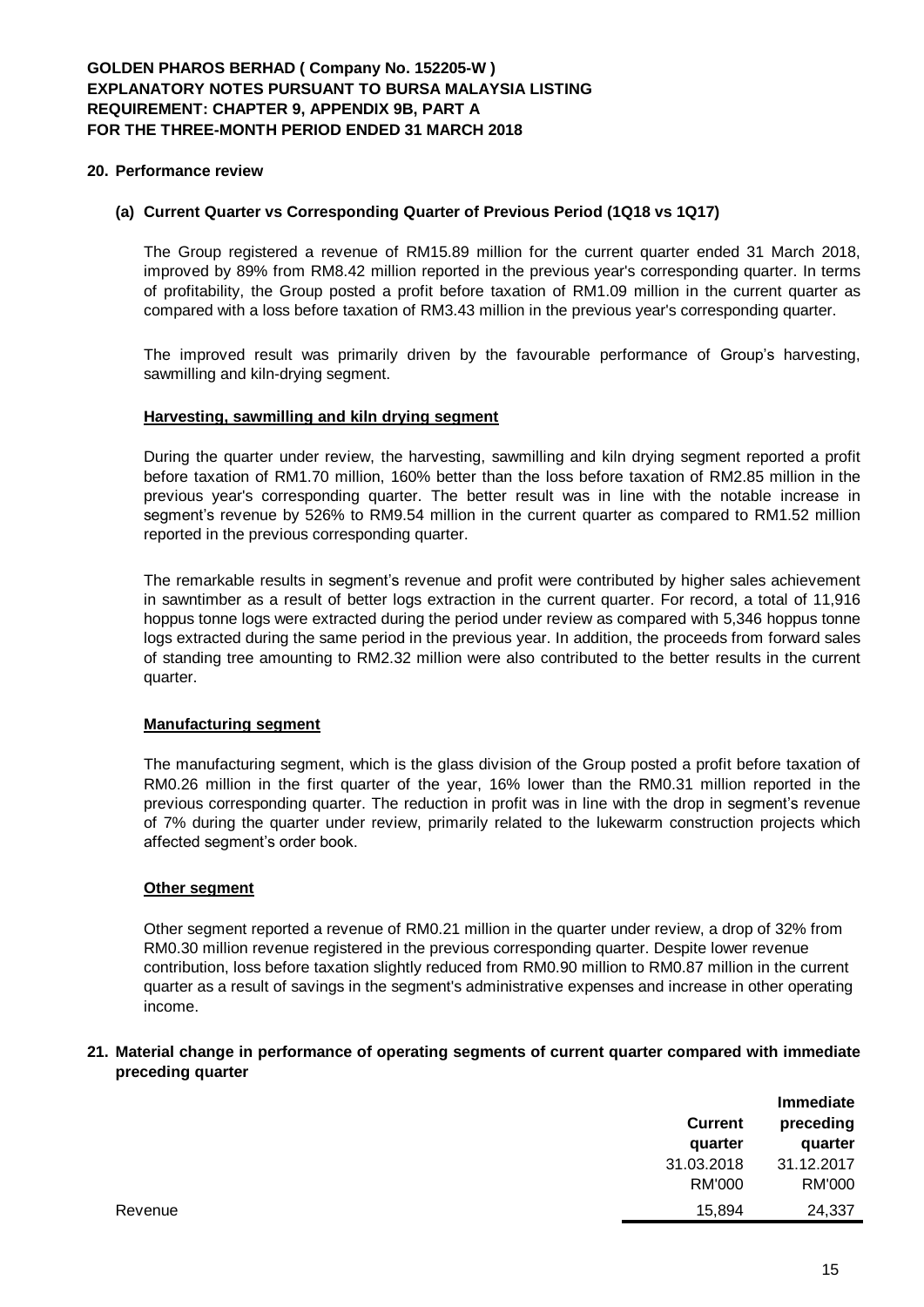## **21. Material change in performance of operating segments of current quarter compared with immediate preceding quarter (continued)**

The Group registered a revenue of RM15.89 million, lower by RM8.44 million or 35% from RM24.34 million recorded in the preceding quarter. Similarly, the Group's profit before taxation reported a decrease of 80% from RM5.36 million in the preceding quarter to RM1.09 million in the quarter under review. The adverse performance of the Group in the current quarter was primarily contributed by the decline performance in harvesting, sawmilling and kiln drying segment of the Group.

During the quarter under review, the harvesting, sawmilling and kiln drying segment posted a profit before taxation of RM1.70 million with revenue recorded at RM9.53 million. As compared with preceding quarter's profit before taxation of RM6.18 million and revenue of RM17.31 million, there were significant reductions in profit and revenue of 72% and 45% respectively. The main contribution to the reduced revenue and profitability was from forward sales of standing tree amounting to RM5.68 million in preceding quarter as compared with RM2.32 million in the current quarter. In addition, the rainy season in the early parts of the quarter also impacted the segment's logging operations adversely.

Meanwhile, the manufacturing segment registered a slightly higher profit before taxation by 6% to RM0.26 million in the current quarter as compared to RM0.24 million in the immediate preceding quarter, despite the reduction in segment's revenue by 8%. The improved result was due to the savings in certain segment's operating expenses during the quarter under review.

Other segment reported better position in the current quarter where the segment's loss before taxation decreased by 18% from RM1.06 million reported in the immediate preceding quarter. The better performance in the quarter under review was also contributed by the savings in segment's administrative expenses.

# **22. Commentary on prospect**

## **Harvesting, sawmilling and kiln drying of timber**

Internal logs extraction and mid-stream activities are expected to improve in the coming quarters as the weather conditions improve. However, harvesting activity will continue to face challenges such as ability to achieve optimum extraction yield per hectare, new stringent regulations by the Forestry Department which need to be complied, and increase in operational cost.

## **Manufacturing**

The market environment and construction projects situation will cause greater challenge to the glass segment of the Group. Competition remains very stiff especially in the local market as the customers demand price reduction and longer credit terms.

With the consistent glass production and stable demands, the segment is expected to contribute positive result to the Group in the next quarter.

The Management will continue to intensify its effort to improve efficiency, productivity and profitability of the Group for the current financial year.

## **23. Changes in material litigation**

There was no material litigation against the Group.